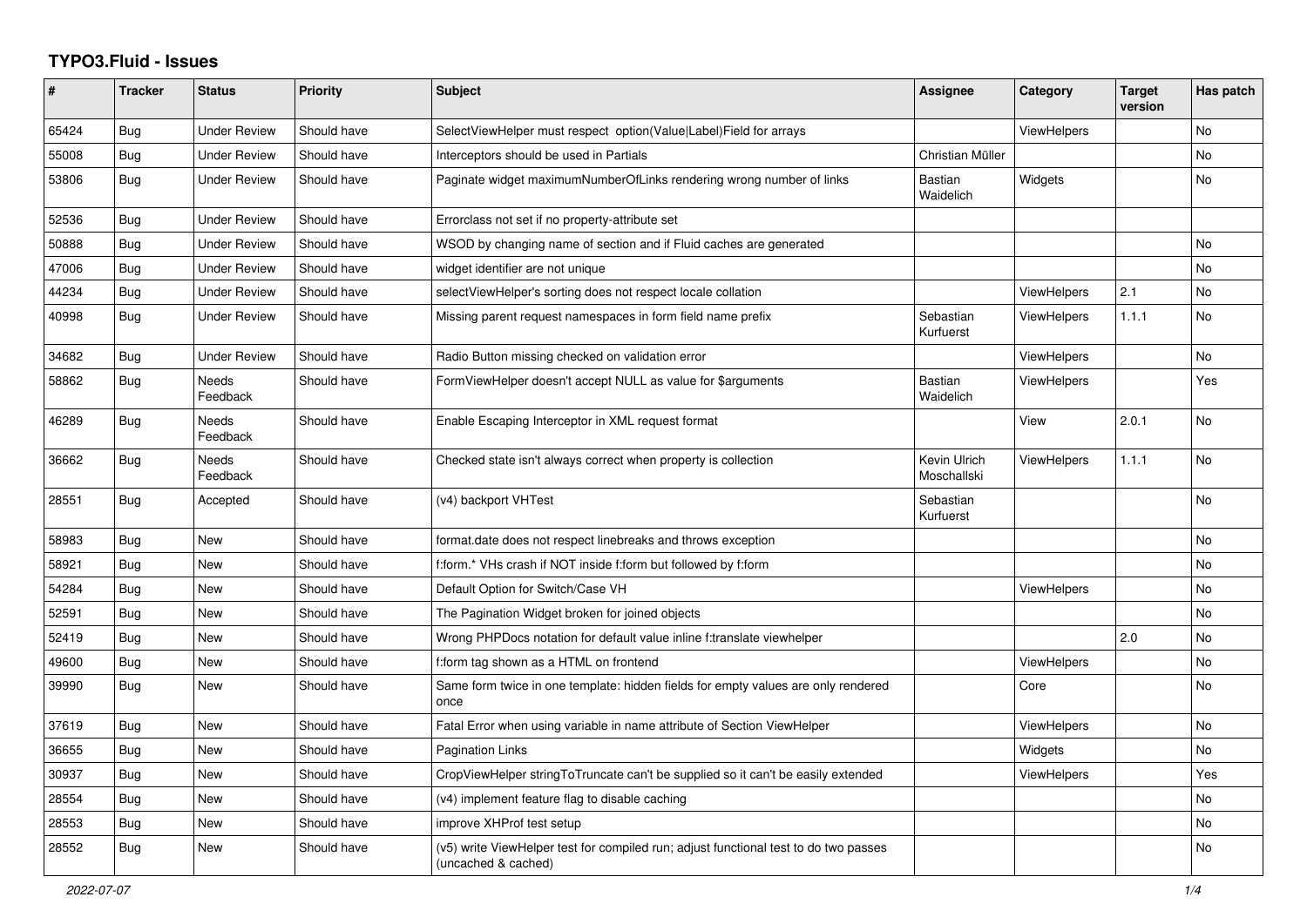| ∦     | <b>Tracker</b> | <b>Status</b>            | <b>Priority</b> | <b>Subject</b>                                                                        | <b>Assignee</b>             | Category           | <b>Target</b><br>version | Has patch |
|-------|----------------|--------------------------|-----------------|---------------------------------------------------------------------------------------|-----------------------------|--------------------|--------------------------|-----------|
| 28550 | Bug            | New                      | Should have     | (v4) make widgets cacheable, i.e. not implement childnodeaccess interface             |                             |                    |                          | No        |
| 28549 | Bug            | New                      | Should have     | make widgets cacheable, i.e. not implement childnodeaccess interface                  |                             |                    |                          | No        |
| 13045 | <b>Bug</b>     | New                      | Should have     | Entity decode of strings are different between if-conditions and output of variable   |                             |                    |                          |           |
| 12863 | Bug            | New                      | Should have     | Attributes of a viewhelper can't contain a '-'                                        | Sebastian<br>Kurfuerst      | Core               |                          | <b>No</b> |
| 8648  | Bug            | New                      | Should have     | format.crop ViewHelper should support all features of the crop stdWrap function       |                             | ViewHelpers        |                          | No        |
| 3481  | <b>Bug</b>     | New                      | Should have     | Use ViewHelperVariableContainer in PostParseFacet                                     |                             | Core               |                          | No        |
| 59057 | Bug            | <b>Under Review</b>      | Must have       | Hidden empty value fields shoud be disabled when related field is disabled            | <b>Bastian</b><br>Waidelich | ViewHelpers        |                          | No        |
| 51239 | Bug            | <b>Under Review</b>      | Must have       | AbstractViewHelper use incorrect method signature for "\$this->systemLogger->log()"   | Adrian Föder                | Core               |                          | Yes       |
| 33628 | <b>Bug</b>     | Needs<br>Feedback        | Must have       | Multicheckboxes (multiselect) for Collections don't work                              | Christian Müller            | ViewHelpers        |                          | No        |
| 60856 | Bug            | New                      | Must have       | Target attribute not supported by the form viewhelper                                 |                             | <b>ViewHelpers</b> |                          | Yes       |
| 57885 | Bug            | New                      | Must have       | Inputs are cleared from a second form if the first form produced a vallidation error  |                             |                    |                          | No.       |
| 49038 | Bug            | New                      | Must have       | form.select does not select the first item if prependOptionValue is used              |                             |                    |                          | No        |
| 45384 | <b>Bug</b>     | New                      | Must have       | Persisted entity object in widget-configuration cannot be deserialized (after reload) |                             | Widgets            | 2.0.1                    | No        |
| 40064 | Bug            | <b>New</b>               | Must have       | Multiselect is not getting persisted                                                  |                             | ViewHelpers        |                          | No        |
| 38369 | Bug            | New                      | Must have       | Resource ViewHelpers should not fall back to request package                          |                             | View               |                          | No.       |
| 33551 | <b>Bug</b>     | New                      | Must have       | View helper values break out of a partial scope                                       | Sebastian<br>Kurfuerst      | Core               |                          | No        |
| 27607 | Bug            | New                      | Must have       | Make Fluid comparisons work when first element is STRING, second is NULL.             |                             | Core               |                          | No        |
| 8989  | Feature        | <b>Needs</b><br>Feedback | Could have      | Search path for fluid template files                                                  |                             | View               |                          | No        |
| 9005  | Feature        | Accepted                 | Could have      | Fluid Template Analyzer (FTA)                                                         | Sebastian<br>Kurfuerst      |                    |                          |           |
| 62346 | Feature        | New                      | Could have      | f:comment should have high precende                                                   |                             | Core               | 3.x                      | No.       |
| 60181 | Feature        | New                      | Could have      | Caching mechanism for Fluid Views/Templates                                           |                             | View               |                          | No        |
| 48355 | Feature        | New                      | Could have      | Assign output of viewhelper to template variable for further processing.              |                             |                    |                          |           |
| 36559 | Feature        | New                      | Could have      | New widget progress bar                                                               |                             |                    |                          | Yes       |
| 30555 | Feature        | New                      | Could have      | Make TagBuilder more extensible                                                       |                             | Core               |                          | No        |
| 10472 | Feature        | New                      | Could have      | Fluid Standalone distribution                                                         |                             | Core               |                          | No        |
| 7608  | Feature        | New                      | Could have      | Configurable shorthand/object accessor delimiters                                     |                             | Core               |                          | Yes       |
| 3725  | Feature        | New                      | Could have      | CSS Engine                                                                            | Christian Müller            | ViewHelpers        |                          | No        |
| 1907  | Feature        | New                      | Could have      | Default values for view helpers based on context                                      |                             | Core               |                          |           |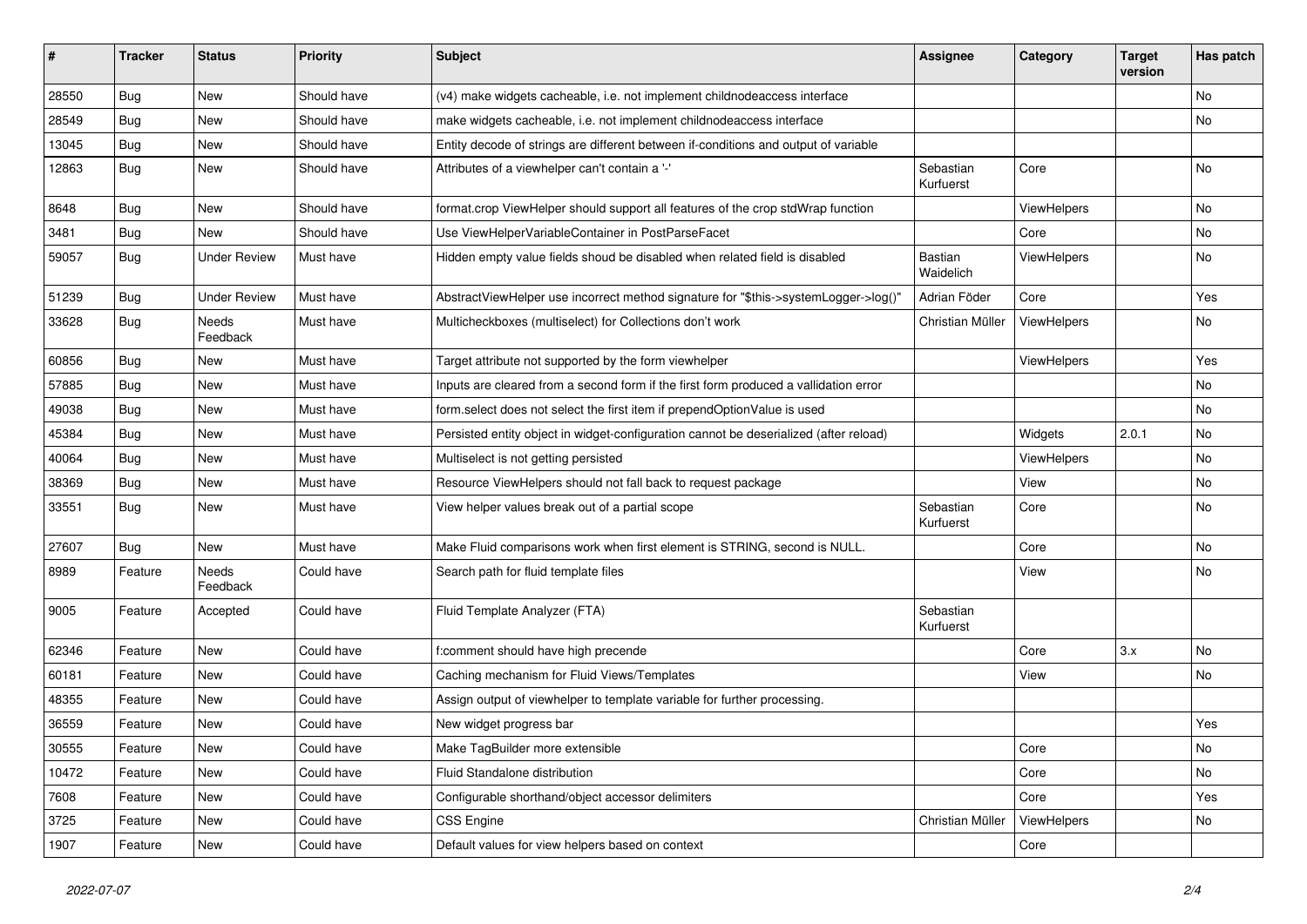| #     | <b>Tracker</b> | <b>Status</b>       | <b>Priority</b>      | Subject                                                                                       | <b>Assignee</b>        | Category    | <b>Target</b><br>version | Has patch |
|-------|----------------|---------------------|----------------------|-----------------------------------------------------------------------------------------------|------------------------|-------------|--------------------------|-----------|
| 52640 | Feature        | <b>Under Review</b> | Should have          | Create an UnlessViewHelper as opposite to the IfViewHelper                                    | Marc Neuhaus           |             |                          | No        |
| 49756 | Feature        | <b>Under Review</b> | Should have          | Select values by array key in checkbox viewhelper                                             |                        |             |                          | No        |
| 46257 | Feature        | <b>Under Review</b> | Should have          | Add escape sequence support for Fluid                                                         |                        | Core        |                          | No        |
| 43346 | Feature        | <b>Under Review</b> | Should have          | Allow property mapping configuration via template                                             | Karsten<br>Dambekalns  | ViewHelpers | 2.1                      | No        |
| 45345 | Feature        | Needs<br>Feedback   | Should have          | Easy to use comments for fluid that won't show in output                                      |                        |             |                          |           |
| 33394 | Feature        | Needs<br>Feedback   | Should have          | Logical expression parser for BooleanNode                                                     | <b>Tobias Liebig</b>   | Core        |                          | <b>No</b> |
| 3291  | Feature        | Needs<br>Feedback   | Should have          | Cacheable viewhelpers                                                                         |                        |             |                          | No        |
| 5933  | Feature        | Accepted            | Should have          | Optional section rendering                                                                    | Sebastian<br>Kurfuerst | ViewHelpers |                          | No        |
| 60271 | Feature        | New                 | Should have          | Paginate viewhelper, should also support arrays                                               |                        |             |                          | No        |
| 60003 | Feature        | New                 | Should have          | Add required-Attribute to f:form.password                                                     |                        | ViewHelpers |                          | No        |
| 51277 | Feature        | New                 | Should have          | ViewHelper context should be aware of actual file occurrence                                  |                        |             |                          | No        |
| 46545 | Feature        | <b>New</b>          | Should have          | Better support for arrays in options of SelectViewHelper                                      |                        |             |                          | No        |
| 45153 | Feature        | New                 | Should have          | f:be.menus.actionMenuItem - Detection of the current select option is insufficient            |                        |             |                          | No        |
| 42397 | Feature        | New                 | Should have          | Missing viewhelper for general links                                                          |                        |             |                          | No        |
| 40081 | Feature        | New                 | Should have          | Allow assigned variables as keys in arrays                                                    |                        |             |                          | No        |
| 39936 | Feature        | New                 | Should have          | registerTagAttribute should handle default values                                             |                        | ViewHelpers |                          | No        |
| 38130 | Feature        | New                 | Should have          | Checkboxes and multiple select fields should have an assignable default value                 |                        |             |                          | No        |
| 37095 | Feature        | New                 | Should have          | It should be possible to set a different template on a Fluid TemplateView inside an<br>action | Christopher<br>Hlubek  |             |                          | No        |
| 36410 | Feature        | New                 | Should have          | Allow templates to send arguments back to layout                                              |                        | ViewHelpers |                          | No        |
| 33215 | Feature        | New                 | Should have          | RFC: Dynamic values in ObjectAccess paths                                                     |                        |             |                          | No        |
| 31955 | Feature        | New                 | Should have          | f:uri.widget                                                                                  |                        | Widgets     |                          | No        |
| 9514  | Feature        | New                 | Should have          | Support explicit Array Arguments for ViewHelpers                                              |                        |             |                          |           |
| 4704  | Feature        | New                 | Should have          | Improve parsing exception messages                                                            |                        | Core        |                          |           |
| 51100 | Feature        | New                 | Must have            | Links with absolute URI should have the option of URI Scheme                                  |                        | ViewHelpers |                          | No        |
| 26664 | Task           | New                 | Won't have this time | Clean up Form ViewHelpers                                                                     |                        | ViewHelpers |                          | No        |
| 26658 | Task           | New                 | Won't have this time | Make Form ViewHelpers consistent                                                              |                        | ViewHelpers |                          | No        |
| 34309 | Task           | New                 | Could have           | Unknown ViewHelpers cause exception - should be handled more graceful                         |                        | ViewHelpers |                          | No        |
| 46091 | Task           | Needs<br>Feedback   | Should have          | Show source file name and position on exceptions during parsing                               |                        |             |                          | No        |